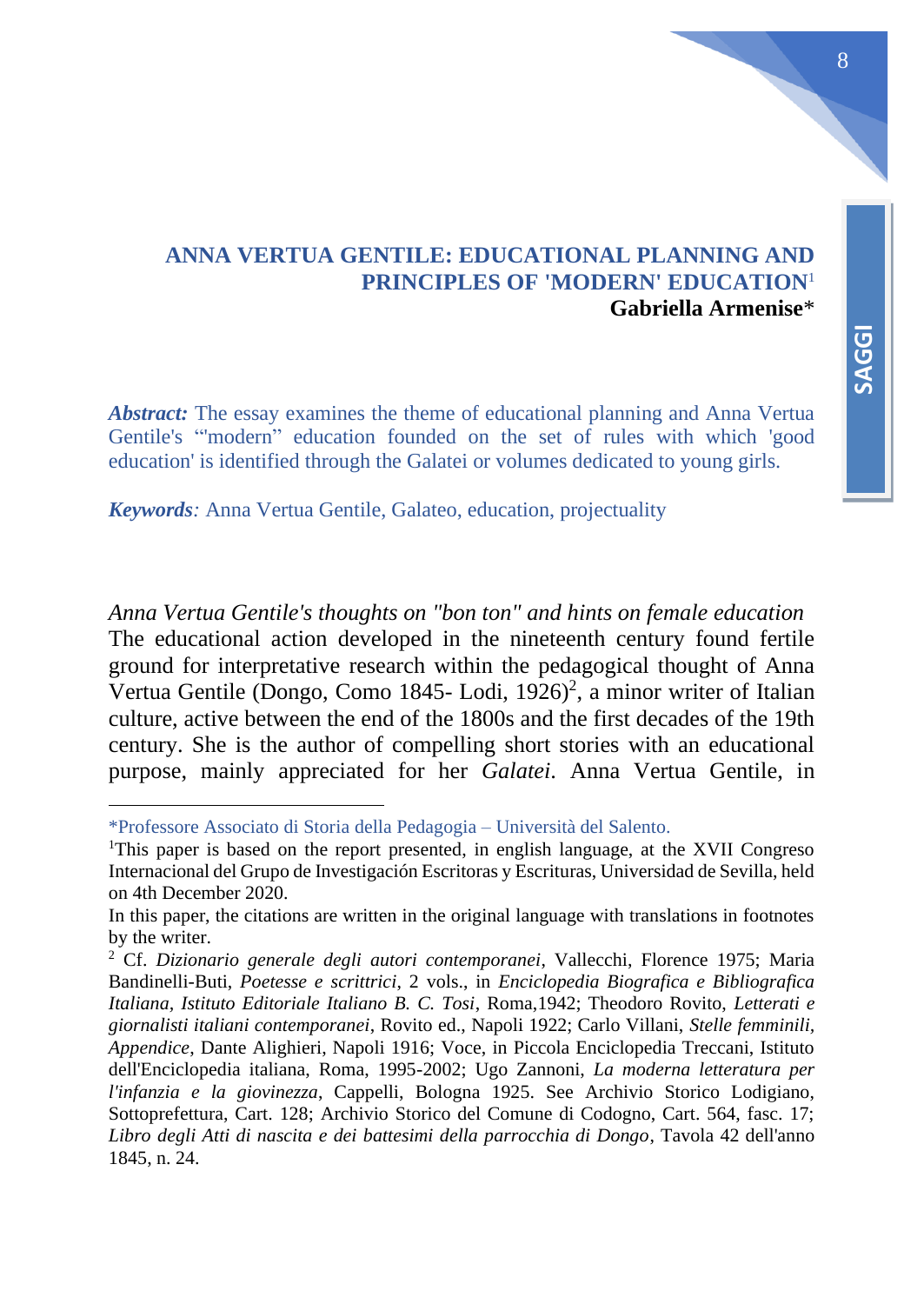presenting the recipients of her works with precepts on how to behave in a social context, does not overlook the changes undergone by fashion, education and social customs. Among other things, she provides a true picture of the ideal profile of the 'modern' woman and her duties. And, in doing so, she produces interesting ethical-practical guides for the girl and the womanmother, tracing in an exemplary way a real educational project, expression of a given ideological context, incredibly useful for understanding in a broader sense the historical evolution of those socio-formative factors that have distinguished the Italian reality between the two centuries.

The definition "good manners" (or "bon ton"), from a mainly semantic point of view, defines the behaviour of the "socially ideal" man. One need only think of the formulas of courtesy with which one should address others. A model of conduct, sensitivity and morality is firmly imprinted. The 'bon ton', if marked by 'good manners', becomes a glue for social relations and an effective tool for blocking conflictual attitudes.

Interesting examples of this are provided by A. Garrone in the phase of the rise of the bourgeoisie<sup>3</sup>.

In the *Galatei* of every era, there are always detailed rules with reference to the four constituent factors of "social communication": 1. body, 2. conversation, 3. public and private behaviour, 4. organisation of space (specifically the private space, i.e. the home). The regulation of the rules to be followed in public spaces seems to dominate in the behavioural *vademecum* that came to light in the last decade of the last century or in the new millennium, because of the tendency for abusive or disrespectful behaviour in the social sphere<sup>4</sup>.

The ways or contents of this communication recommended by a B. Gasperini (known by the pseudonym Bianca Rebecchi)  $5$  are certainly different from those proposed by some representative figures of the second half of the 19th century such as Marchesa Colombi (pseudonym of Maria

<sup>3</sup> Cf. Antonio Garrone, *Cortesia e buon costume: galateo per le famiglie*, Sarteschi, Torino1881; Id., *Il Galateo delle Signore*, s. ed., Torino 1882.

<sup>4</sup> Cf. Gabriella Turnaturi, *Signore e signori d'Italia: una storia delle buone maniere,* Feltrinelli, Milano 2011.

<sup>5</sup> Cfr. Id., *Dopo di lei, Signora. Piccolo galateo dei nostri tempi*, Rizzoli, Milano 1957.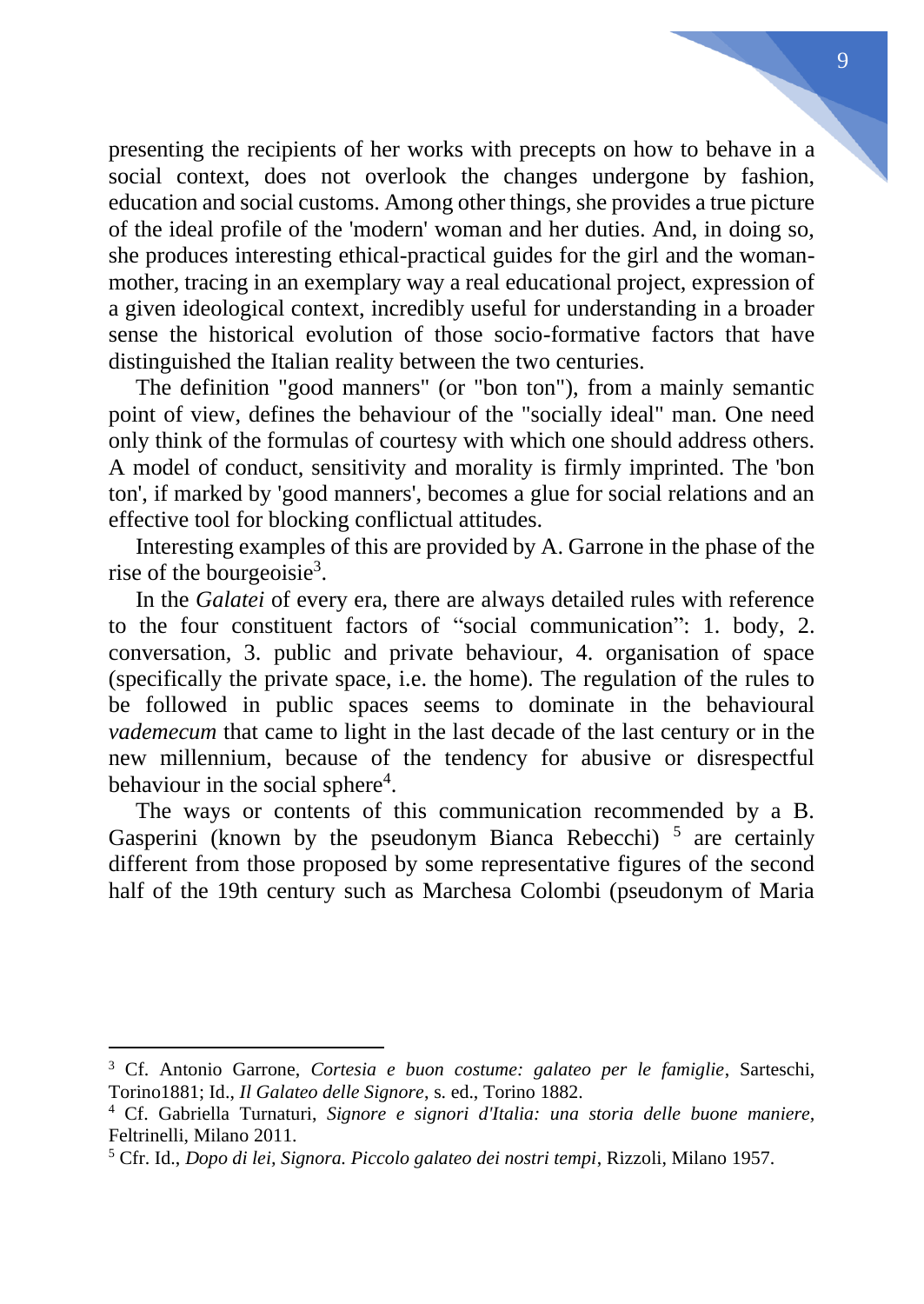Antonietta Torriani Violler)<sup>6</sup> or Anna Vertua Gentile with her *Come devo comportarmi? Libro per tutti* (Milan, Hoepli, 1865)<sup>7</sup> .

Anna Vertua Gentile in *Come devo comportarmi? Libro per tutti* (1865), repots her precepts on how to relate to each other in social life. Here, the duties of the modern wife emerge clearly: to keep the feeling of love alive and mutual esteem alive by means of courtesy or kindness.

Her production, recognised on a public level because of the emergence of an increasingly lively "feminine" writing<sup>8</sup>, is the immediate reflection of a meditated positivistic scientism.

A scientism that is attentive to the most varied areas of interest, from literary criticism to fiction, from journalism to the theatre and finally to pedagogy<sup>9</sup>.

Anna Vertua Gentile became the clear proof of the Italian writing modernity at the dawn of the 20th century, initiated in a more complete way by Matilde Serao, who holds the record.

<sup>6</sup> Cfr. *La gente per bene: leggi di convenienza sociale. Il giornale delle donne*, Galli, Milano 1887.

 $<sup>7</sup>$  For critical literature on the historical-ideological context, and to note Anna Vertua Gentile's</sup> thinking on the role of women and the educational action proposed, see, among many others: *Antologia stenografica*, Hoepli, Milano 1904; *I Mosconi*, edited by G. Infusino, Edizioni del Delfino, Naples 1974; *Storie di donne,* edited by Pino Boero, Brigati, Genoa 2002; *Tra letti e salotti. Norma e trasgressione nella narrativa femminile tra Otto e Novecento*, edited by G. Padovani and R. Verderame, Sellerio Editore, Palermo 2001; Bona Alterocca, *La stampa femminile*, in *La donna che cambia*, SEI, Torino 1968; Gabriella Armenise, *Anna Vertua Gentile: "libro per tutti"*, in "Nuovo Bollettino" CIRSE, 1-2, 2009, pp. 39-46; Id., *Sull'educazione "femminile" e importanza dei galatei nel secolo decimonono*, in Hervé Antonio Cavallera (a cura di), *La ricerca storico- educativa oggi. Un confronto di metodi modelli e programmi di ricerca*, II Tomo, Pensa MultiMedia, Lecce-Rovato (Bs) 2013, pp. 3-41.

<sup>8</sup> Cfr. Antonia Arslan, *Dame, galline e regine. La scrittura femminile italiana tra 800 e 900*, edited by di M. Pasqui, with a foreword by Siobhan Nash- Marshall, Guerini Studio, Milano 1998; Dina Bertoni Jovine, *La stampa femminile in Italia*, in *Enciclopedia della Donna*, Editori Riuniti, Roma 1964; Annarita Buttafuoco, *Condizione delle donne e movimento di emancipazione femminile*, in *Storia della società italiana. L'Italia di Giolitti*, vol. XX, Teti Editore, Milano 1981; Id., *Cronache femminili. La stampa emancipazionista in Italia dall'Unità al Fascismo*, Università degli Studi di Siena, Siena 1988.

<sup>9</sup> Gabriella Armenise, *Guida al secolo XIX per la famiglia e gli adolescenti*, in Anna Vertua Gentile, Mara Antelling, Silvio Zambaldi, Scipio Sighele, *Il secolo XIX nella vita e nella cultura dei popoli*, critical re-edition by G. Armenise (p. V-LIX), Pensa Multimedia, Lecce 2008, p. VI; Gabriella Armenise, *La riflessione di Anna Vertua Gentile sulla «educazione moderna» nel secolo XIX*, Pensa Multimedia, Lecce-Rovato (BS) 2018.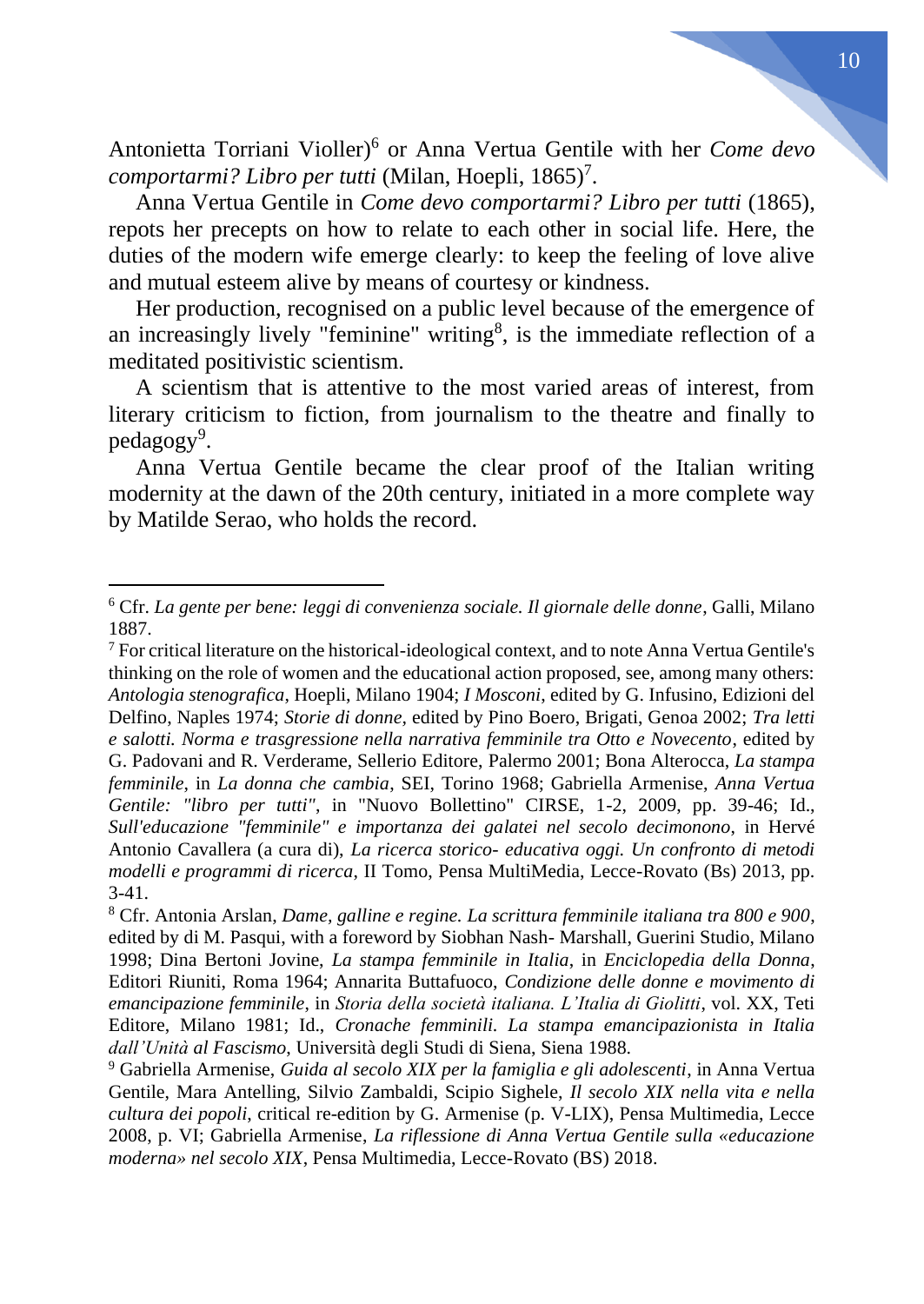In the nineteenth-century context, if we specifically analyse the *Galatei* of the first half of the century, we can see that they were mostly conceived and structured for the education of young people (male and female) and schoolchildren, to take care of their attitudes in social relationships. An exemplary model comes from M. Gioia with *Galateo. Compendio ad uso dei giovinetti d'ambo i sessi bisognosi di imparare le buone creanze nonché di ben contenersi nella vita civile* published in Milan by Sonzogno, reprinted forty-six times, also epitomised, with great success. On the same level is the Galateo addressed to schoolchildren and written by F. Soave in 1809 entitled *Il galateo o trattato elementare dei doveri dell'uomo. Regole di civiltà ad uso delle scuole* (Como, Ostinelli).

A more accentuated specialisation of *bon ton* manuals took place in the second half of the 19th century. Numerous *galatei* for "social groups" came to light, followed by those for "ladies and gentlemen" or for "all ages". The Galatei, by definition, do not neglect the reference to "gender"<sup>10</sup>. In most cases, the recipient is found in the title, and it is therefore easy to understand the vast range intended for the gentleman and the gentlewoman, as well as those dedicated to the people and the bourgeoisie, and also those intended for the field worker, the family, the lawyer, to which a myriad of recipients can be added. Nevertheless, the *Galatei* addressed to young people, children and schoolchildren prevail. No less attention is paid to girls and boys, as well as to schoolgirls or children of the people and, in a broader sense, to childhood (but always of both sexes). The objective shared by several 19th-century *Galatei* is to propose 'models of interpersonal relations' and the behavioural indications clearly differ according to the degree of importance attributed to existing social hierarchies or, again, in relation to the need to facilitate an exchange or solidarity between different social groups. And yet, the *Galatei* never relate exclusively to social or aesthetic issues. They can refer to moral issues, which affect children, adults, and young people equally.

The *Galatei* rarely refer to age. In fact, from being a boy or a girl, one immediately becomes a young man or a young woman.

In this sense, for pointing out these sudden transitions, there are the works of Mantea (pseudonym of the Piedmontese baroness Gina Sobrero), author of

<sup>10</sup> Inge Botteri, *Galateo e Galatei. La creanza e l'istituzione della società nella trattatistica italiana tra antico regime e Stato liberale*, Bulzoni, Roma 1999.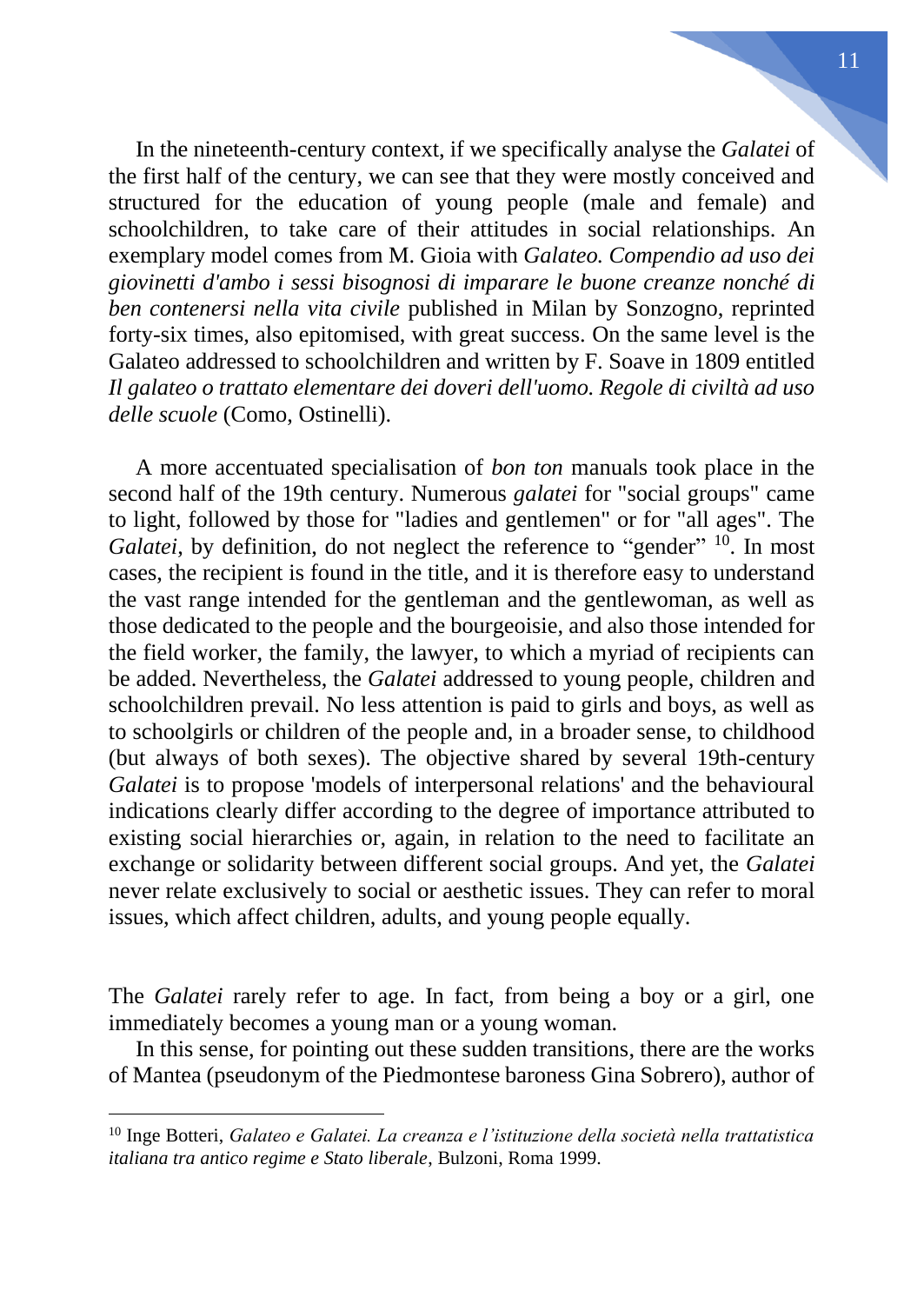*Le buone usanze* (Turin, Streglio, 1897), Gibus del Mattino (pseudonym of Matilde Serao) who wrote *Saper vivere, norme di buona creanza* (Naples, Tocco, 1900), Anna Vertua Gentile, author of *Come devo comportarmi?* (Milan, Hoepli, 1867) and *Le donnine di domani. Nozioni di doveri e diritti per uso della terza elementare femminile* (Lanciano, Carabba, 1907) and, again, Ida Baccini with *Lo spirito del Galateo e il Galateo dello spirito* (Rocca San Casciano, Cappelli, 1904).

The *Galatei*, in general, educate to the mediation that unequivocally affects individuality and sociality. With reference to the theme of education that affects childhood, and not only that, there are common features among all the *Galatei* published in the nineteenth-century historical-ideological context: 1. Adherence to the value of the norm, 2. Detailed description of the different forms of "good manners", 3. Detailed description of the different forms of 'good manners', 4. Precise description of the way of life in the social context, 5. Hygienic indications (body care and clothing), 6. Respect for the rules of civilisation, etiquette and cleanliness, commensurate with the role held (in the social, family and school context), 7. Call for moderation (to be acquired through obedience and the assimilation of precise behavioural models), 8. Recall of social destiny, always recalled and often amplified; in this sense the home and the family environment are understood as exemplary places for the purposes of training for the future role of adults and for the start of the respective destiny of social order (think, for example, of the training of the girl in the role of "housewife" or in "responsible care" of herself and others).

Other characters of inescapable value follow: 1.Valuing naivety, courtesy and kindness in all actions, movements and words, 2. Watching out for bad inclinations (ensuring that playing, for example, does not become a vice), 3. Viewing the child, then the future woman and mother, as an example of goodness, virtue and gentleness, 4. Attachment of importance to culture, the promotion of study and correctness, 5. Promotion of culture and the process of acculturation, 6. Encouragement of all activities that can contribute to the formation of character and psycho-physical development, 7. Enhancement of natural virtues typically feminine (grace, shyness, innocence, vanity, passion), although no specific teachings or behaviour for girls emerge, 8. Respect for nannies with whom an affective relationship is established that, in any case, should not erase existing social hierarchies, 9. The idea of school and boarding school as a training ground for life and a means of constructing ethical volition, 10. Rules of conduct regarding visits, school, home and church, 11. Recognition of rights (to be loved, instructed, educated, protected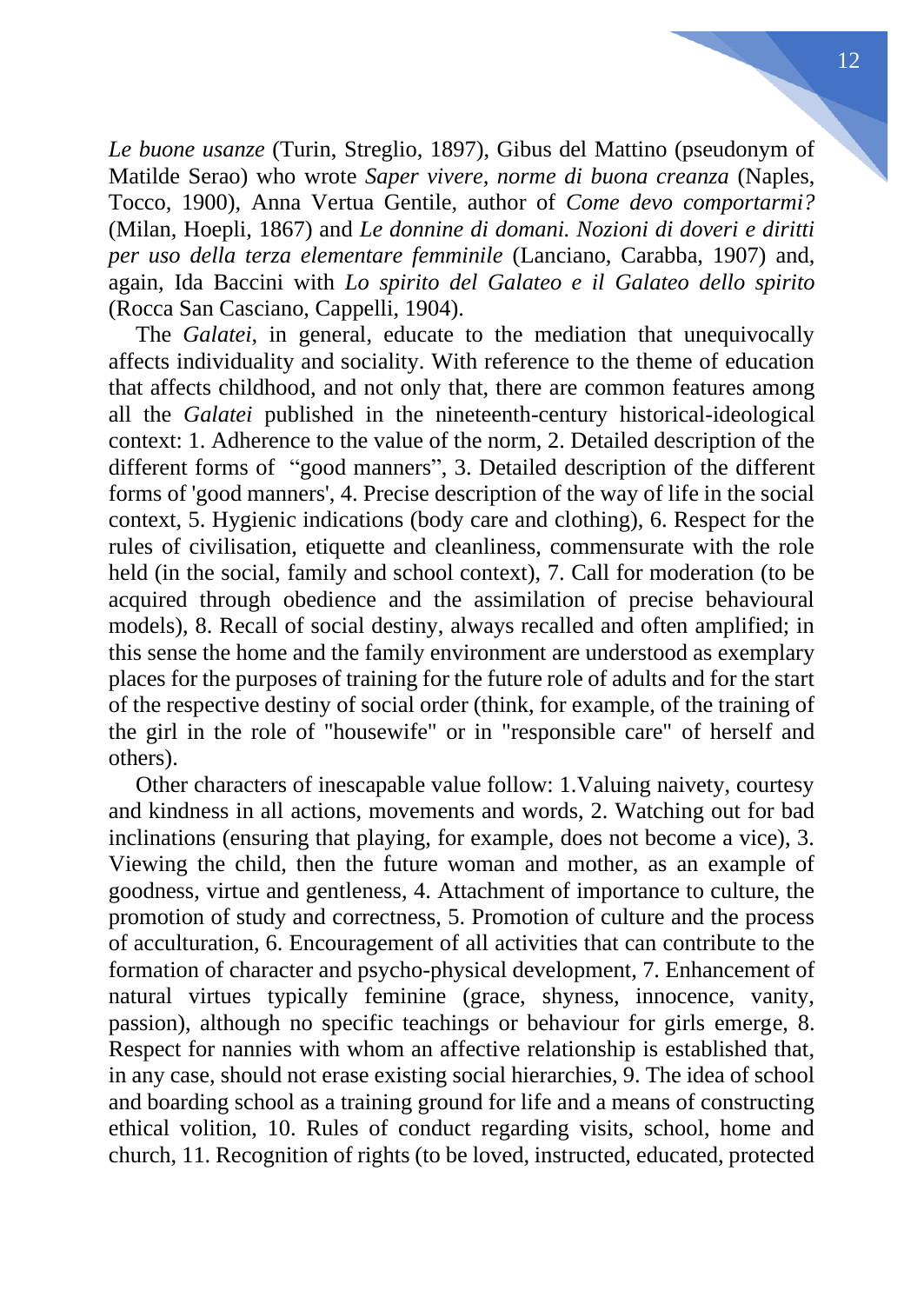and defended by parents and the state), 12. Recognition of the duties that for women, in particular, are enclosed under the term "mission" so as to be a good daughter, a good wife, a good mother and a good sister, 13. Knowledge and exercise of political rights for man, 14. Knowledge and non-exercise of women's political rights, in order to encourage men to perform their duties as citizens with dignity, 15. The parent-child relationship, based mostly on authority - from the second half of the 19th century - and in such a way that the role model for girls is always the mother and for boys the father (even though the child has always lived in a relationship with the mother, who is the first moral educator)  $11$ .

Anna Vertua Gentile, in line with some of the elements dominated in the *Galatei* of the time, just noted, focuses on etiquette and cleanliness, the importance of culture, study, correctness and moderation. No less important are the ability to watch out for bad inclinations; respect for the rules of civilisation; the assimilation of defined models of behaviour. In addition to these, there are also childlike qualities such as imagination, a propensity for sociability and playful-creative activities and, as far as the training of the child is concerned, the role of the lady of the house. Numerous pages are specifically dedicated to character formation and psycho-physical development. In full compliance with precise behavioural rules (with particular attention to the attendance of friends in their home, as well as the Church and educational institutions), children must also learn the importance of knowing and exercising their political rights. Women are expected to fulfil their long-standing mission of being good daughters, good sisters, then good wives and mothers.

The writer examines the female universe and soul with acumen in each of her works that contemplate the formative aspect and the process of acculturation<sup>12</sup>. Female education, according to her conception, is always connected to social changes. These changes, based on precise ideological orientations, a legacy of the Enlightenment and the French Revolution, based on the concept of equal rights for both sexes and the idea of women's independence, allow all women to enter the working environment, even the typically male one (such as journalism) and to gradually become aware of the importance of "female" education. As a result, existing prejudices on the issue

<sup>11</sup> Cfr. Gabriella Armenise, *Sull'educazione «femminile» e importanza dei galatei nel secolo decimonono*, cit., pp. 17-21; Gabriella Turnaturi, *Signore e signori d'Italia: una storia delle buone maniere*, cit.

<sup>12</sup> Ibidem.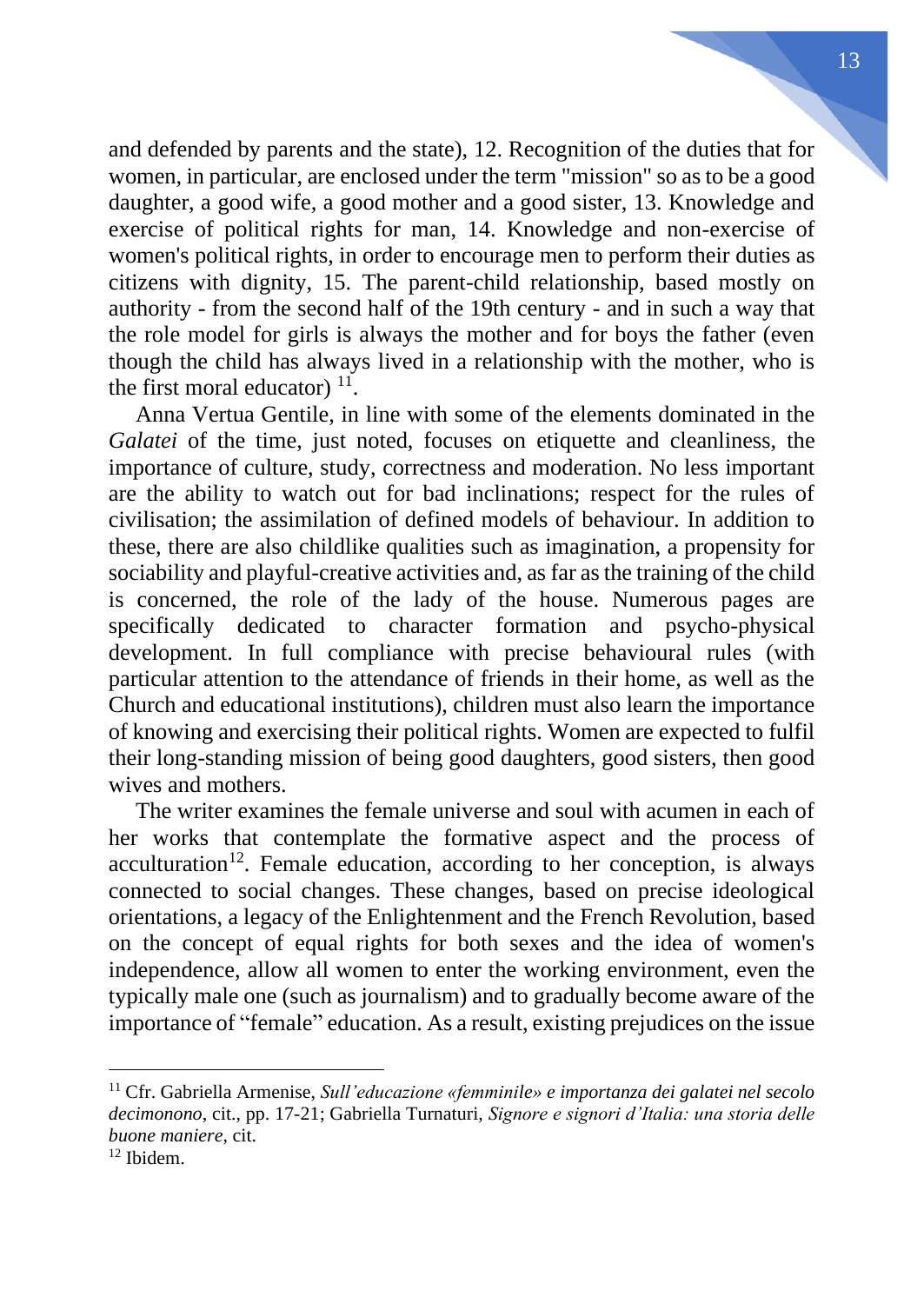were overcome and there was an increase in the number of educational institutions aimed at girls and women. The publishing industry of the time was paying more and more attention to the production of books and *Galatei* for girls and mothers, and our writer was specifically concerned with etiquettes and behaviour manuals for mother educators<sup>13</sup>.

Since their inception,*Galatei* have been instrumental in guiding the subject through the phases of growth, marked by anxieties related to the affirmation of their identity but also by crises in the historical context of reference in which formal rules, dictated by *Galatei* or by what they represent, seem to have to disappear in favour of individual interest<sup>14</sup>:

Eppure, all'individuo, non sfugge l'opportunità di far parte di un gruppo sociale, per rendersi utile allo sviluppo ed al benessere dell'intera comunità, della quale sente di poter essere parte attiva e laboriosa. Le crisi di identità si verificano non solo in occasione del mancato riconoscimento del proprio ruolo nel contesto sociale da parte degli altri, ma anche perché a volte è difficile comprendere realmente chi si è, mentre le cosiddette situazioni "informali", nelle quali si presume che ciascun individuo possa comportarsi senza schemi, procurano angoscia e insicurezza. Da qui la scoperta-riscoperta, anche nel nostro secolo, dei vecchi galatei, "recuperati dalla polvere" o, ancora, la riconosciuta necessità di scriverne e pubblicarne nuove versioni, in linea con le esigenze dei tempi<sup>15</sup>.

The *Galatei* of the nineteenth century in general, and those of Anna Vertua Gentile in particular, are distinguished by the tendency to provide both a

<sup>13</sup> Ibidem.

<sup>14</sup> Gabriella Armenise, *La riflessione di Anna Vertua Gentile sulla «educazione moderna» nel secolo XIX*, Pensa Multimedia, Lecce-Rovato (BS) 2018, p. 162, Gabriella Turnaturi, *Signore e signori d'Italia: una storia delle buone maniere*, cit., pp. 19-20.

<sup>15</sup> Gabriella Armenise, *La riflessione di Anna Vertua Gentile sulla «educazione moderna» nel secolo XIX*, cit. pp. 162-163; Gabriella Turnaturi, *Signore e signori d'Italia: una storia delle buone maniere*, cit., 19. [«Yet the individual does not miss the opportunity to be part of a social group, to be useful to the development and well-being of the whole community, of which he feels he can be an active and hardworking part. Identity crises occur not only because of the lack of recognition of one's role in the social context by others, but also because it is sometimes difficult to really understand who one is, while the so-called 'informal' situations, in which it is assumed that everyone can behave without schemes, cause anxiety and insecurity. Hence the discovery-rediscovery, even in our century, of the old etiquettes, 'recovered from the dust' or, again, the recognised need to write and publish new versions, in line with the needs of the times»].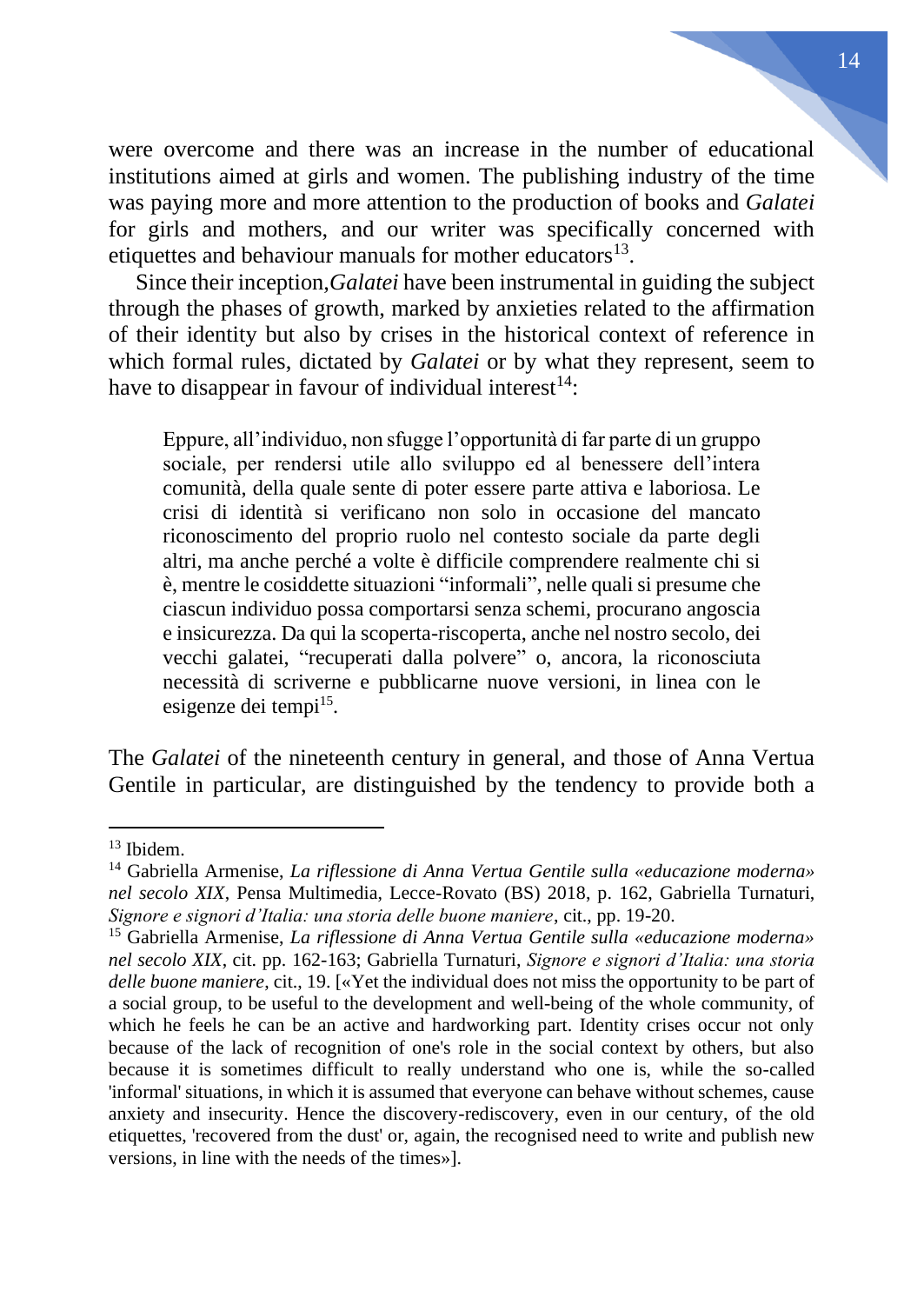precise representation of childhood and adolescence and an effective portrait of places that are properly educational. New target groups and educational contexts emerge compared to the past. These behavioural *vademecum*, while reflecting places or educational figures inspired by "tradition", require a different appreciation and representation<sup>16</sup>. Anna Vertua Gentile does this very well with her *Galatei* and behaviour manuals for mother educators: *Come devo comportarmi? Libro per tutti*, (1867), *Per esser barbate. Piccolo galateo delle Fanciulle* (1899), *La donnina di domani. Nozioni di doveri e di diritti per uso della terza elementare femminile* (1907), *A te, Sposa* (1914), *In collegio* (1915), *Una signorina per bene* (1947) and, again, among many others, the texts *Voce Materna, Per la Mamma educatrice* and *Voce dell'esperienza*. *Libro per signorine* (written and published between 1903 and 1914).

The volumes *Per la mamma educatrice* (1894) or *Voce materna* (1903) became the concrete expression of the thought of a thinker who, not intending to diminish the value of traditional educational models with a strong moralising imprint, set herself the primary objective of providing appropriate suggestions for the education of children (even if, at times, she allowed herself to be too involved in sentimentality and fell victim to excessive didacticism). In attributing to pedagogy, a normative value as well as a descriptive and explanatory one, Anna Vertua Gentile believes that pedagogy can effectively make use of the contributions offered by psychology, ethics, and sociology to achieve targeted educational objectives $17$ .

This confirms her aptitude not to diminish the concept of the social destination of the individual, but above all the felt need to design a "renewed" educational system, based on firm ethical-behavioural principles capable of fully respecting both the aims of a morally healthy civil coexistence and the principle of the social destination of the individual.

<sup>16</sup> Carlo Pancera, *Educazione dei costumi e insegnamento delle virtù*, in Gian Palo Brizzi (1986). *Il catechismo e la grammatica. Istituzioni e riforme nell'area emiliano-romagnola del 700*, Il Mulino, Bologna 1986, pp. 287 ss.

<sup>17</sup> Cfr. Gabriella Armenise, *La riflessione di Anna Vertua Gentile sulla «educazione moderna» nel secolo XIX*, cit.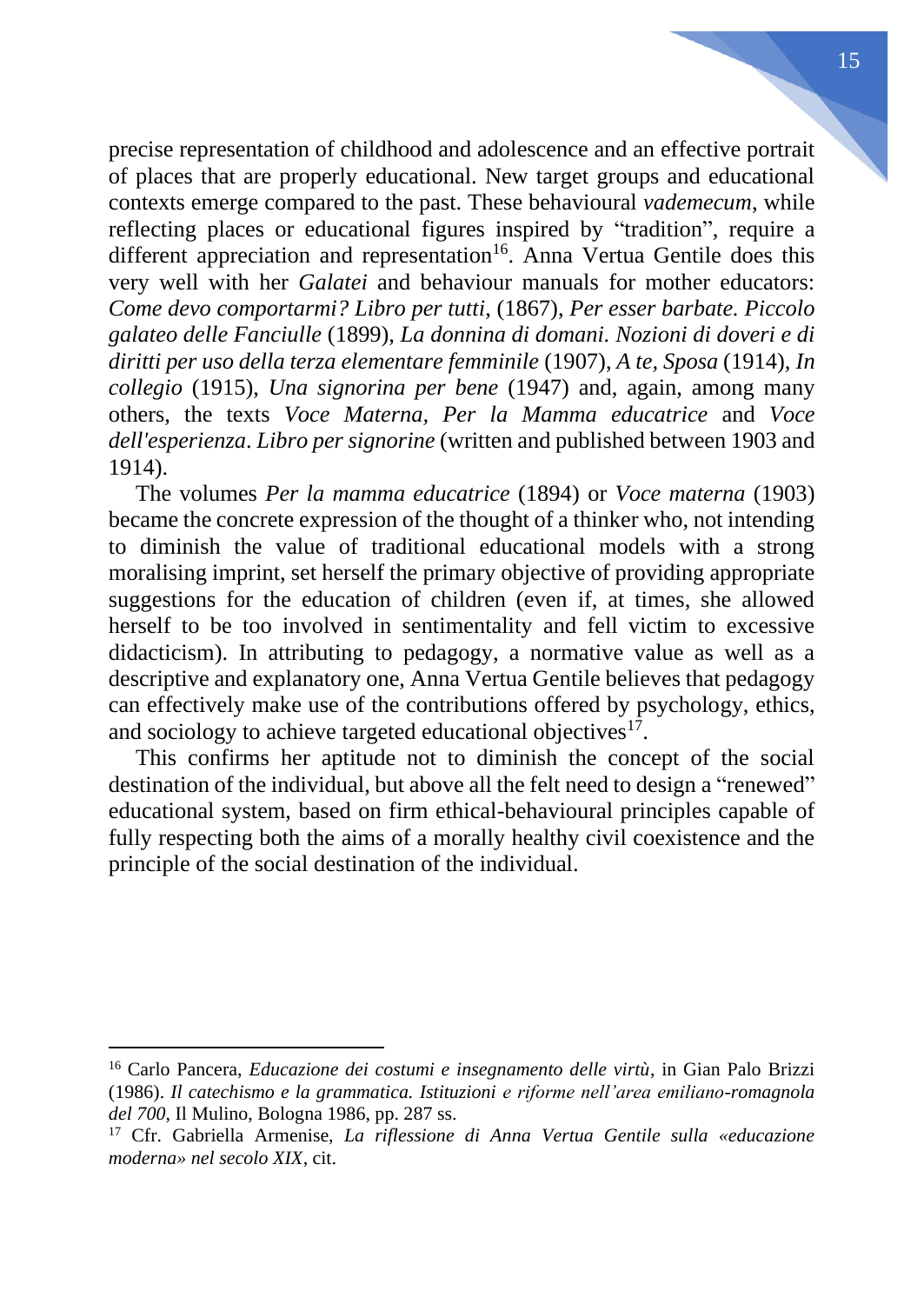## *Educational planning and modern education by Anna Vertua Gentile*

Anna Vertua Gentile, aware of the dialectical relationship that inevitably arises between the factors of social evolution and the educational process, attributes ever greater value to the human personality and the tasks performed by the subject in the social and family context. Hence the need to make known, to an ever wider public, the set of rules with which "good upbringing" is identified, and, essentially, that "code" which ends up defining the fields of action of the conventional norm. Hence the contribution made to the process of growth of the editorial genre classified by insiders in the field of education with the term *etiquette* or, more simply, *bon ton*<sup>18</sup>.

Vertua Gentile, although deeply religious, is positively influenced by the new religion of the century (science) and ends up considering both science and experimental research as effective tools for understanding moral precepts and natural laws. She is clearly fascinated, among others, by authors such as Paolo Mantegazza (in *Per la Mamma educatrice*, 1894), Cesare Lombroso (quoted in *A te, Sposa*, 1914), Roberto Ardigò and Aristide Gabelli. Therefore, he considers that the family and social environment can influence the subject and produce peculiar ideological and behavioural orientations by acting on the same desires, impatience, and habits<sup>19</sup>. Even positivism, then, beyond its limits, such as the tendency to lead all phenomena to some general laws and rules and, therefore, the tendency to support the objective value of scientific knowledge, becomes an important cultural point of reference for that "modern" pedagogy of which Anna Vertua Gentile<sup>20</sup> can be considered a forerunner, especially as regards the dynamics of psychological and social phenomena and, again, the relationship established between socioeducational model and cultural innovations.

Hers is a real educational provocation, which starts from the growing need to reform the process of acculturation of the female sex, included in the broader process of cultural literacy of the 19th century, which requires to concentrate its resources on the formation of a creature equal to man, although different from him.

<sup>&</sup>lt;sup>18</sup> Cfr. Ivi.

<sup>19</sup> Cfr. Anna Vertua Gentile, A. *Per la mamma educatrice*, De Mohr & C., Milano 1894; Id., *Voce materna*, Hoepli, Milano 1903; Id., *A te, Sposa,* Casa Editrice Madella, Sesto S. Giovanni 1914.

<sup>20</sup> Cfr. Gabriella Armenise, *La riflessione di Anna Vertua Gentile sulla «educazione moderna» nel secolo XIX*, cit.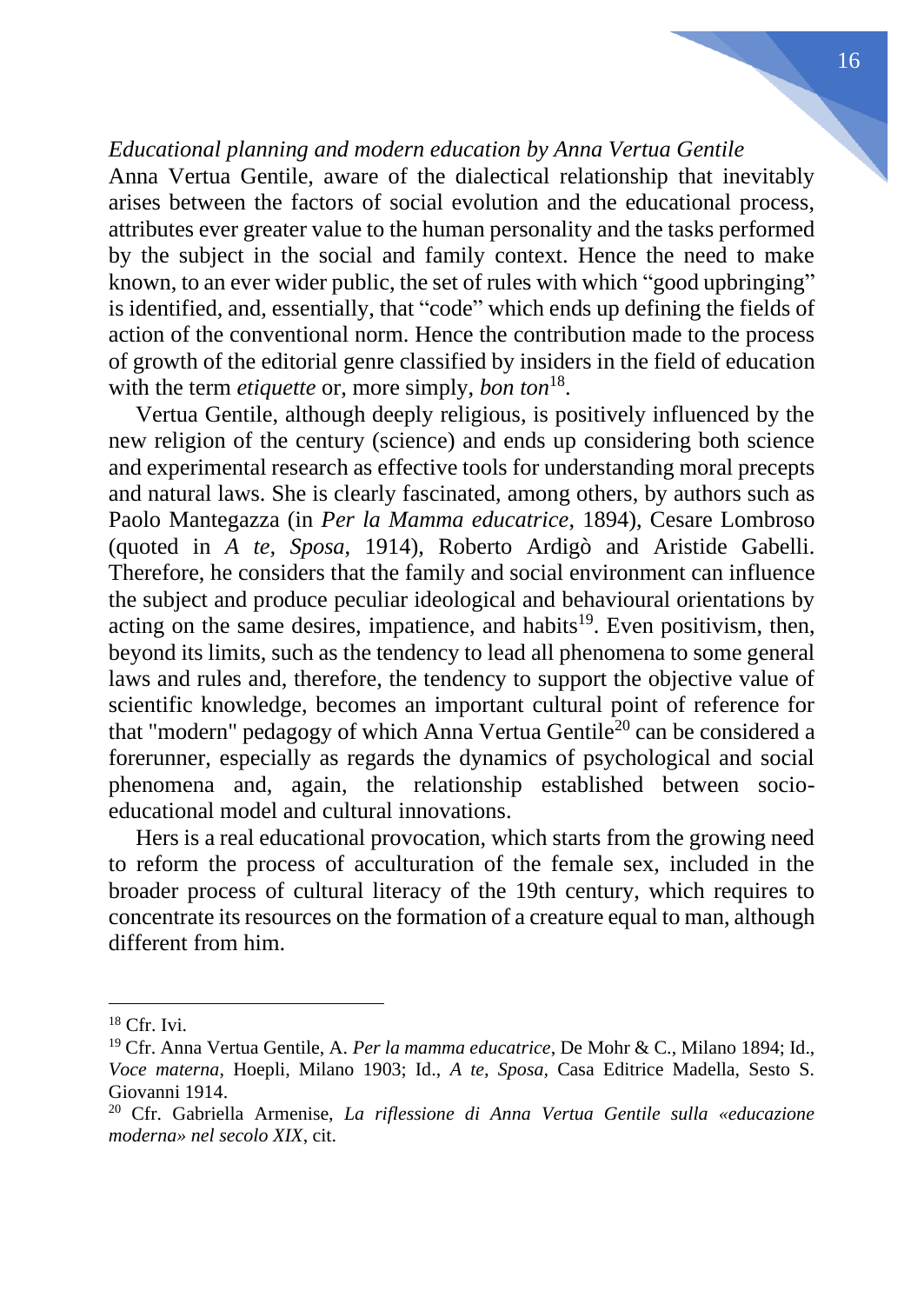This attempt is clearly announced in *Vita intima* (1902) where the writer makes every reader reflect on the value of subjects, which comes from difference rather than equality, given that nature has given both genders different feelings, attitudes and functions with corresponding duties and rights. The conviction of the opportunity to educate the increasingly vital intelligence that distinguishes women emerges clearly, to adequately deal with the continuously evolving scientific progress. Vertua Gentile thus advocates an intelligent educational process for the female universe, aimed at encouraging aptitudes in the scientific and artistic spheres, without altering the specifically female qualities and virtues, and, on the contrary, facilitating in women the fulfilment of every function linked to their nature. Her educational reform therefore hinges on a greater sense of justice than in the past, since men, not limiting women to the simple role of mother-executor of women's work (and in some circumstances also to the role of servant), would then see them as a companion to be esteemed above all for the cultural support they would receive<sup>21</sup>.

From the writer's extensive dissertations on the question of reforming women's education, or rather its appropriateness, it emerges that it is not permissible to tear women away from their affections (their natural centre), but rather to make them increasingly aware of the greatness of the mission assigned to them, which is often obscured by materialism, itself the fruit of progress and civil evolution<sup>22</sup>. However, considering that each person is essentially rooted in becoming, in the possibility of becoming something *else*, according to a tension that is profiled as a real process of transformation, the writer, vigorously supports the *planning the training process*. A process whose natural outcome is the possibility of the subject to model an ever more complete form of himself. Ultimately, every change, declining in terms of planning, is aimed at becoming in the triple dimension of *having to be*, *being able to be* and *wanting to be*.

The tension inherent in educational planning inevitably involves the motivational systems of the individual because it finds its immediate feedback in the experiences of gratification, fullness, and authenticity, which clearly

<sup>21</sup> Cfr. Anna Vertua Gentile, Mara Antelling, Silvio Zambaldi, Scipio Sighele, *Il secolo XIX nella vita e nella cultura dei popoli*, Vallardi, Milano 1902, pp. 6-12; Gabriella Armenise, *La riflessione di Anna Vertua Gentile sulla «educazione moderna» nel secolo XIX*, cit.

<sup>22</sup> Anna Vertua Gentile A., Mara Antelling, Silvio Zambaldi, Scipio Sighele, *Il secolo XIX nella vita e nella cultura dei popoli*, cit., p. 18.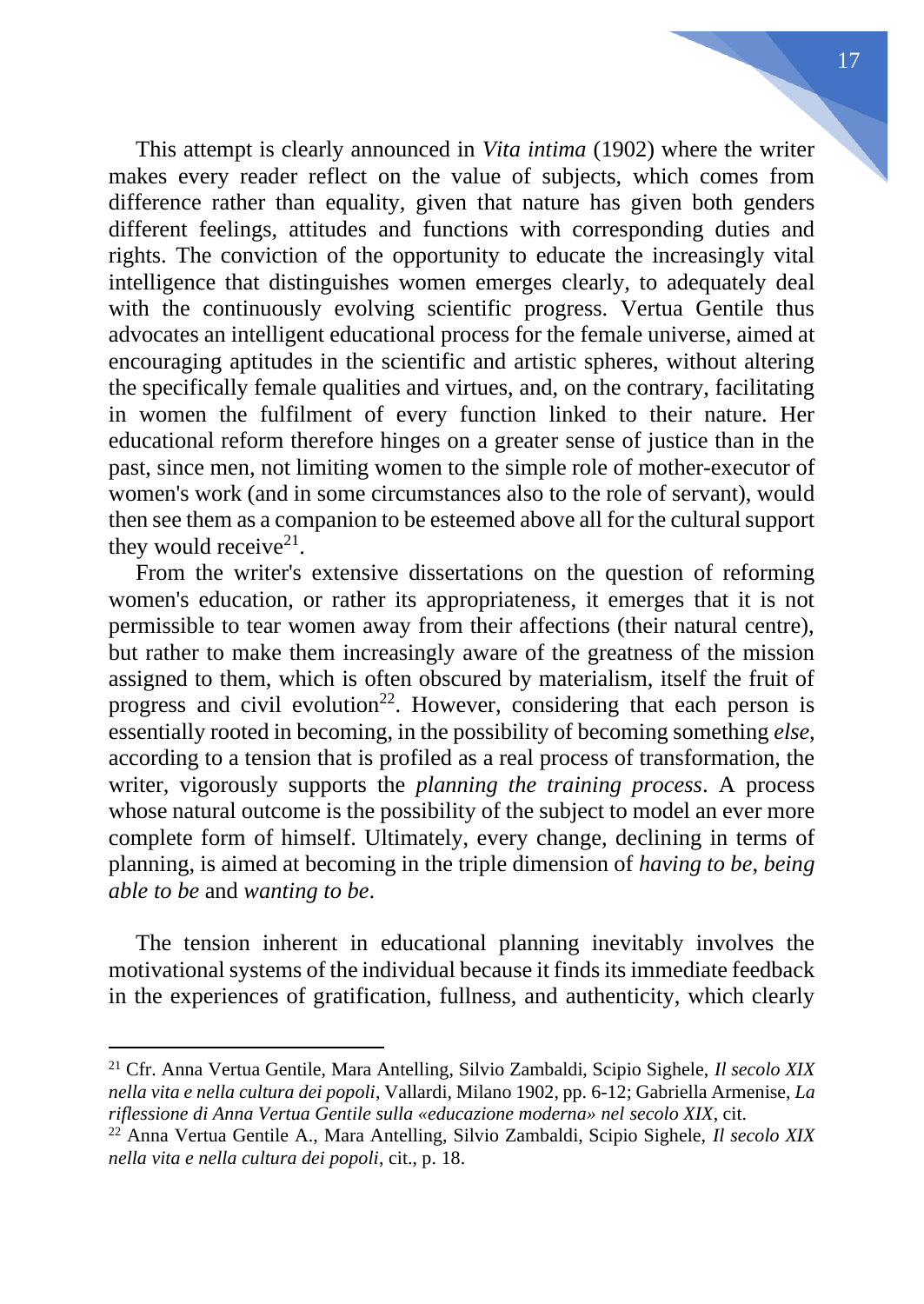accompany the commitment, making concrete the choices made in terms of response to the outside world, but also with the aim of facilitating the processes of self-definition and, therefore, the construction of identity in the different stages of development.

Anna Vertua Gentile writes in her *Galateo*, as well as in her stories for young girls, about the form of good manners. She refers to the value of composure, which is typical of the bourgeoisie of the time, but also to respect for the principle of what ought to be, to be able to cope with all the duties required by the adult world. Anna Vertua Gentile strongly argues that the true success of any educational process lies in the affective harmony between spouses and that every reform connected with educational processes initiated in the family context derives from the female figure and her acculturation process. For this reason, it strongly supports the opportunity of the continuous and permanent process of education of women, also in function of the office of mother-educator entrusted to her that, compared to the past, should be transmitted more knowingly, to raise awareness in the noble task entrusted to her. In fact, women must be brought closer to the knowledge of natural phenomena and the fundamental laws of psychology, as well as to the laws of history and the life of society. The aim of this is to develop an ever more deeply felt sense of nationhood and freedom, with unquestionable ethical and social benefits that extend beyond family, regional and national boundaries. She intends to bring every woman closer to the value of the homeland, religion and family through constructive reflection based on dialogue and dialectical confrontation. She promotes a new way of relating to the world of children, young brides, and mothers, demonstrating in a concrete manner that it is possible to act consciously to create the ideological conditions useful for the promotion of a truly effective educational project, which also makes sense in the long term<sup>23</sup>.

Vertua Gentile, among other things, is very careful not to lose sight of the relationship between the field of action of education and art or science and, above all, between education and hygiene and, again, between the process of education and the individual right to be able to use it (this, specifically for women). She seems to agree with Mantegazza's idea<sup>24</sup> that the perfectibility

<sup>23</sup> Gabriella Armenise, Daniela De Leo, *La missione educativa di Anna Vertua Gentile e Simone Weil: un filosofare scomodo*. In *Escritoras y personajes femeninos en relation, edicion e introduccion D. Cerrato*, (ed.) (pp. 378-392). Madrid: Editorial Dyckinson S. L., 2021.

<sup>24</sup> Gabriella Armenise, *La pedagogia "igienica" di Paolo Mantegazza*, PensaMultimedia, Lecce 2003, p. 121 ss.; Id., *Sull' "identità" e "funzione" della "pedagogia mantegazziana*,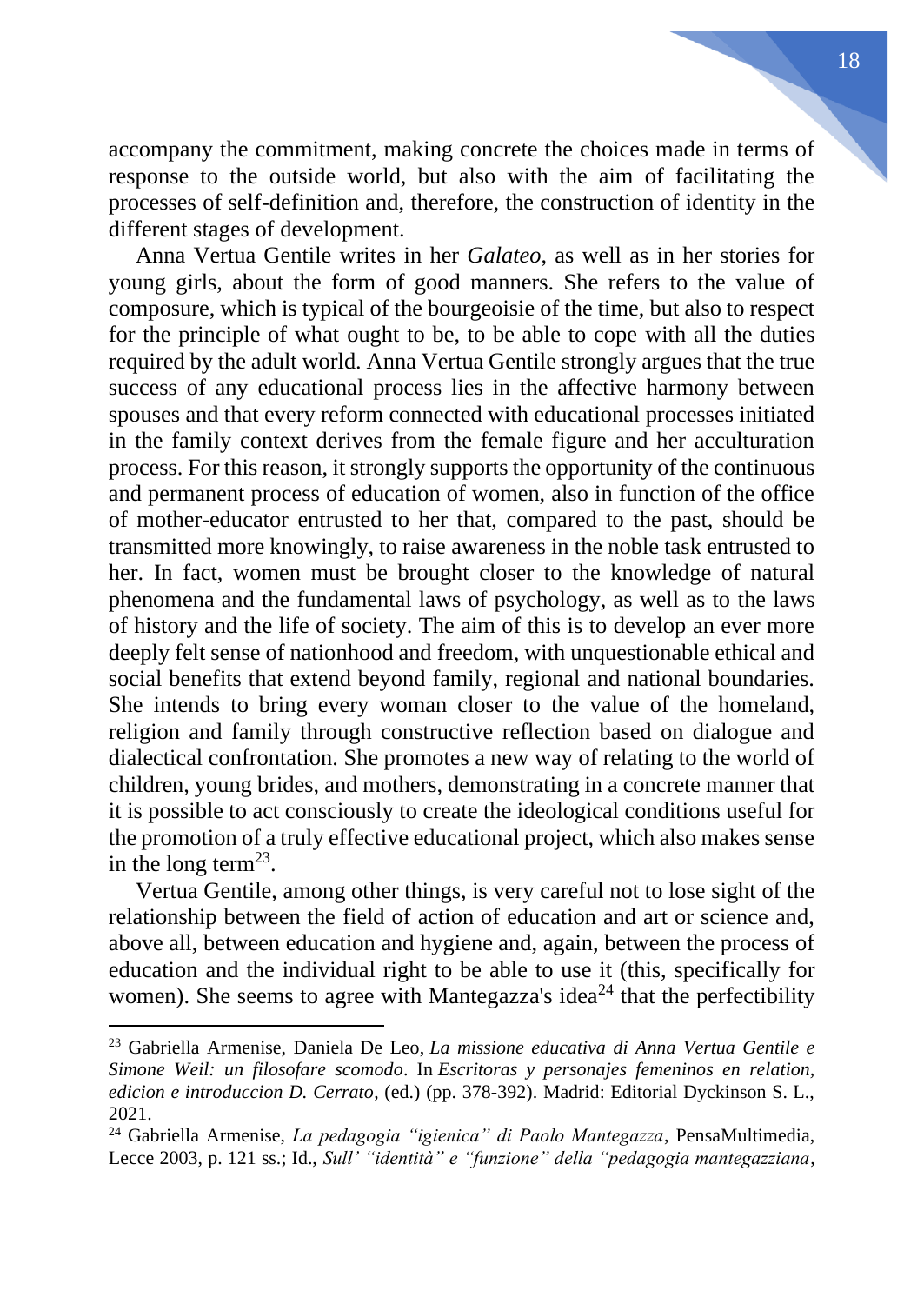of the individual can be traced to a proper harmony between the physical, the sentimental and the thought. Sentiment, according to his understanding, is the root cause of morality, happiness, and progress. It follows that the education of feeling, and thought must go hand in hand with the physical education of boys and girls, starting at an early age and continuing into adulthood. With reference to girls, she states:

Queste creature, dal lento e faticoso sviluppo fisico e morale, richiedono una continua, paziente, intelligente cura; tale, che l'educazione del corpo possa andare di piè pari, ma senza sbalzi né violenze, con quella del cuore, del giudizio e della mente<sup>25</sup>.

Clearly, feelings are of considerable importance for physical and moral life and, consequently, 'the splendour of intelligence' is to be found precisely in the images derived from the senses or, to put it better, education of the senses is at the basis of education of thought which, in turn, plays an essential role in the process of preparing the subject for life in general and affectivity (or love) in particular. With these observations, Anna Vertua Gentile became a forerunner of "modern" education for the century under investigation.

An education that gives considerable importance to expressive abilities rather than visual ones. Speech, in fact, is a powerful means of thought, made possible by the sense of hearing<sup>26</sup>. To avoid relapsing into vice, everyone must educate his or her temperament and senses through the intellect, and then refine instinct through feelings from the heart. Hence the idea of publishing a collection of readings entitled *Mente e cuore. Letture per giovinette* (Milan, Hoepli, 1888), thanks to which the addressee of the collection is provided with an effective vision of the "task" of the concept of "education" (no different from G. Pasotti, author of texts with a pedagogical structure): «tradurre l'uomo potenziale e possibile in un uomo attuale e reale;

in Marco Antonio D'Arcangeli, Alessandro Sanzo (a cura di), *Le "scienze umane" in Italia tra Otto e Novecento*, Franco Angeli, Milano 2017, pp. 245-260.

<sup>25</sup> Anna Vertua Gentile, *La voce dell'esperienza. Libro per signorine*, L'arte Bodoniana di L. Rinfreschi, Piacenza 1915, p. 25 [These creatures, with their slow and laborious physical and moral development, require continuous, patient, intelligent care; so that the education of the body can go hand in hand, but without jarring or violence, with that of the heart, judgment and mind].

<sup>26</sup> Anna Vertua Gentile, *come devo comportarmi?Libro per tutti,* 8 ed. riveduta e ampliata, Hoepli, Milano 1915, p. 74. [to translate the potential and possible man into an actual and real man; that of explicating and developing the implied and enveloped man; that of making the man from whom he is born, become what he is destined to be].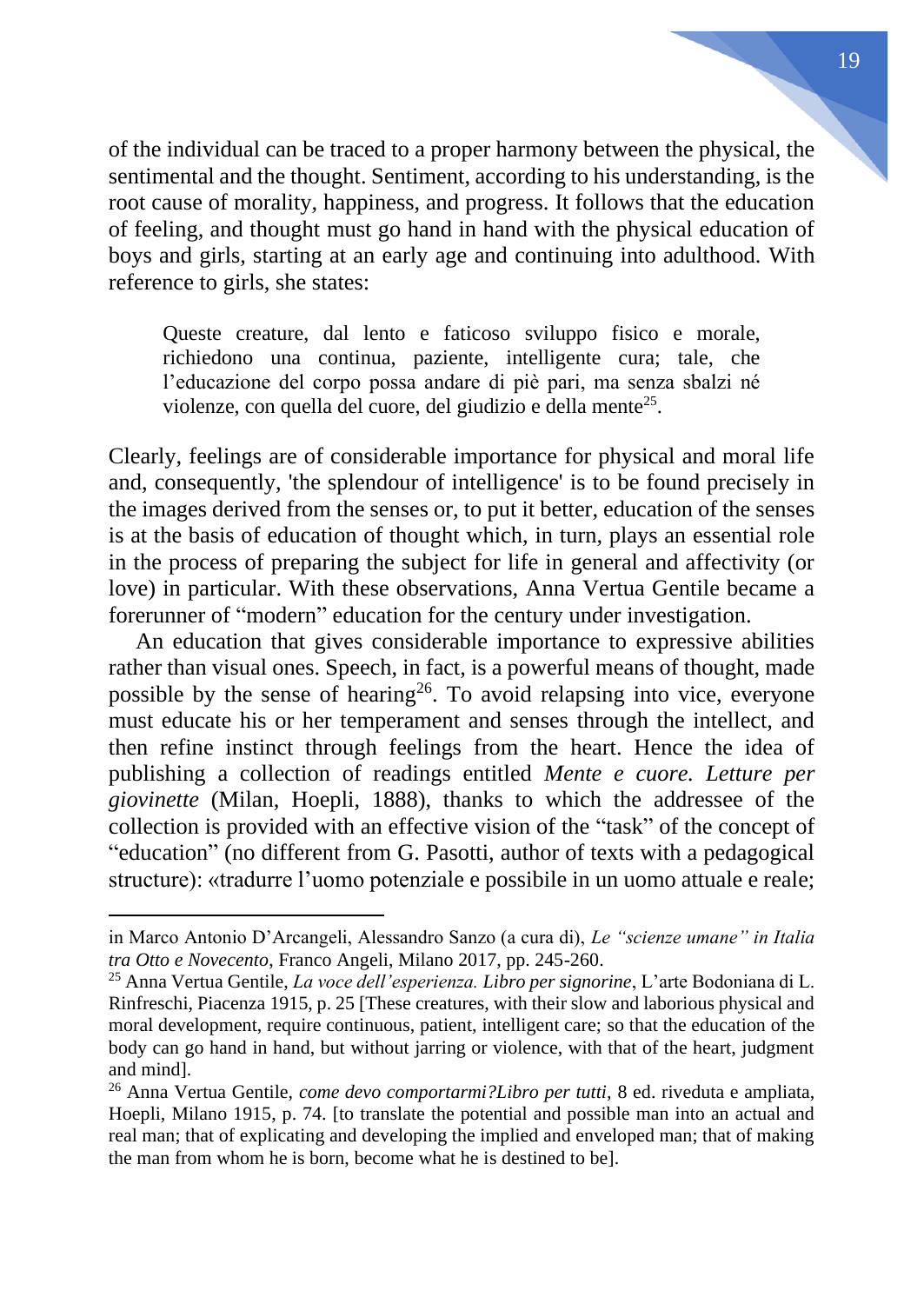quello di esplicare e sviluppare l'uomo implicato e inviluppato; quello di far sì che l'uomo da quale nasce, diventi quello che è destinato ad essere<sup>27</sup>».

The term *education* undoubtedly originates from *educere*, which means to bring out of man those elements capable of facilitating the process of formation, instilling in him a behavioural model for a life he does not have but could have through the enhancement of specific faculties. Anna Vertua Gentile is aware that character is formed through the interaction of the acts performed by the pupil. She performs these acts not because she is driven by the force or violence of another but by a free act of her own will, together with a sense of conscience and self-love. If the educator fails to stimulate free action, much of the educational action loses its value. A functional tool for the development of mental and moral strength is reading, to be done with knowledge, followed by critical meditation and the selection of what is useful. Knowledge, to be understood in all its facets (knowledge of nature, of oneself, of things and people), if supported by an adequate educational process aimed at refining the senses and emotions, stimulates the process of identification with situations to be associated with one's own and refines the sense of sacrifice and altruism. Emphasis is placed on the "power of goodness", which is considered a comfort to the human soul and, above all, a source of joy (a powerful educational tool for strengthening character). All these aspects are masterfully exposed in *La potenza della bontà. Libro per signorine*, which was a great success and reached its third edition in 1926)<sup>28</sup>. Here, she outlines her thoughts on the concepts of goodness, perfection, moral beauty, selfishness, and devotion to duty. She promotes an "active goodness", i.e. one that makes the idea of duty "higher and nobler" in society, inspired by the admonition "to live for the good of others"<sup>29</sup>; and in a brief summary of her thoughts on relationships, it is noted that: In social relationships, a sense of justice and solidarity are essential; 2. Goodness and sincerity are essential in human relationships; 3. Compassion and moderation are essential in relationships with all beings in general.

For Anna Vertua Gentile, the "person at heart"' does more than just do good in human society. The "person at heart" turns his or her attention and

<sup>27</sup> Giorgio Pasotti, *Consigli*, in Anna Vertua Gentile, *Mente e cuore. Letture per giovinette*, Hoepli Milano 1888, p. 221. [«To translate the potential and possible man into a current and real man; that of explicating and developing the implied and enveloped man; that of ensuring that the man from whom he is born becomes what he is destined to be»].

<sup>28</sup> Cfr. Anna Vertua Gentile, *La potenza della bontà. Libro per signorine*, Hoepli, Milano 1926; Id., *La voce dell'esperienza. Libro per signorine*, cit., p. 217.

<sup>29</sup> Anna Gentile, *La potenza della bontà. Libro per le signorine*, cit., p. 13.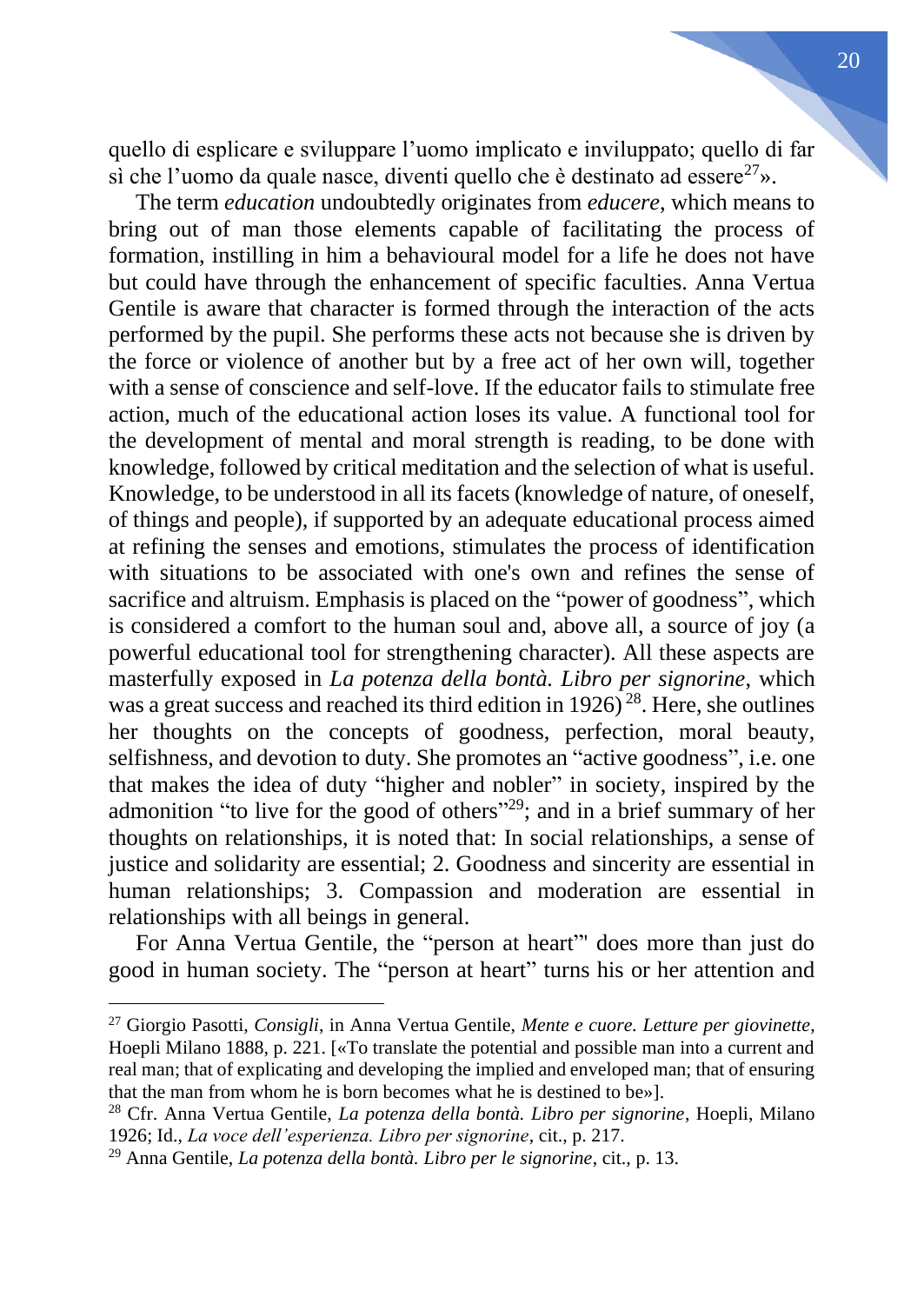care towards any suffering being, always fighting cruelty, selfishness, and harshness wherever he or she finds them. Moreover, by sympathising with all forms of suffering, by consoling the victims of animal brutality and human wickedness, the "person at heart" concretely exercises the virtue of duty, in the broadest sense of the word. The exercise of duty is not easy to implement due to three orders of actions that overpower man's mind, leading it down the right or wrong path (goodness, malice, and selfishness), while morality is based on benevolence, making altruism and goodness the main motives of ethics. For the writer, then, more than the desire for individual well-being, the sense of goodness should be well rooted in every individual, capable of stimulating in the subject the feelings of pain and sacrifice, contributing to imprint in the "human history" of the "holy words" for the success of a "good education": constancy, ideality, sacrifice, disinterestedness, and goodness<sup>30</sup>.

Anna Vertua Gentile makes a precise classification of values in relation to society (respect, honesty, goodness, solidarity, altruism, democracy), to divinity (theological virtues: faith, hope and charity), to civilisation (beauty, harmony, culture), to practical life (ideality, work and honesty) and, avoiding entering into sharp contrast with instances of humanity typical of the Gospel message - which she entirely shares - she argues for a sort of narrative apologue that contains within itself the assumptions of a moral formation that is also secular in some respects. First and foremost, she intends to stir consciences through the proposal of an ethic capable of contributing to the development of Italy, which had recently reached unity. Implicit in the proposed behavioural model is a conduct inspired by dedication to work and to the nation as well as obedience and docility. The first two factors (dedication to work and to the nation) would seem to prevail and, in perfect adherence to the widespread idea of wanting to contribute to the formation of the gentleman and the gentlewoman, it is concretely spent to make girls and boys fully aware of the concepts of decorum, goodness, prudence, altruism, devotion to duty and love for their country<sup>31</sup>. The formation of character, in short, is the result of a recognised "perfectibility", to which the respective faculties must be directed - according to a given educational plan - to allow the children to imitate a given type taken as a model. Naturally, to succeed in directing the faculties of children in their infancy, it is necessary that they have a strong will, while to form their character, it is necessary to act on their

<sup>30</sup> Ivi, p. 58.

<sup>31</sup> Cfr. Anna Vertua Gentile, *La potenza della bontà*, cit., pp. 171-174; Id., *A te, Sposa*, cit.; Id., *La voce dell'esperienza*, cit.; Id., *Fanciulli d'Italia*, Hoepli, Milano 1911.